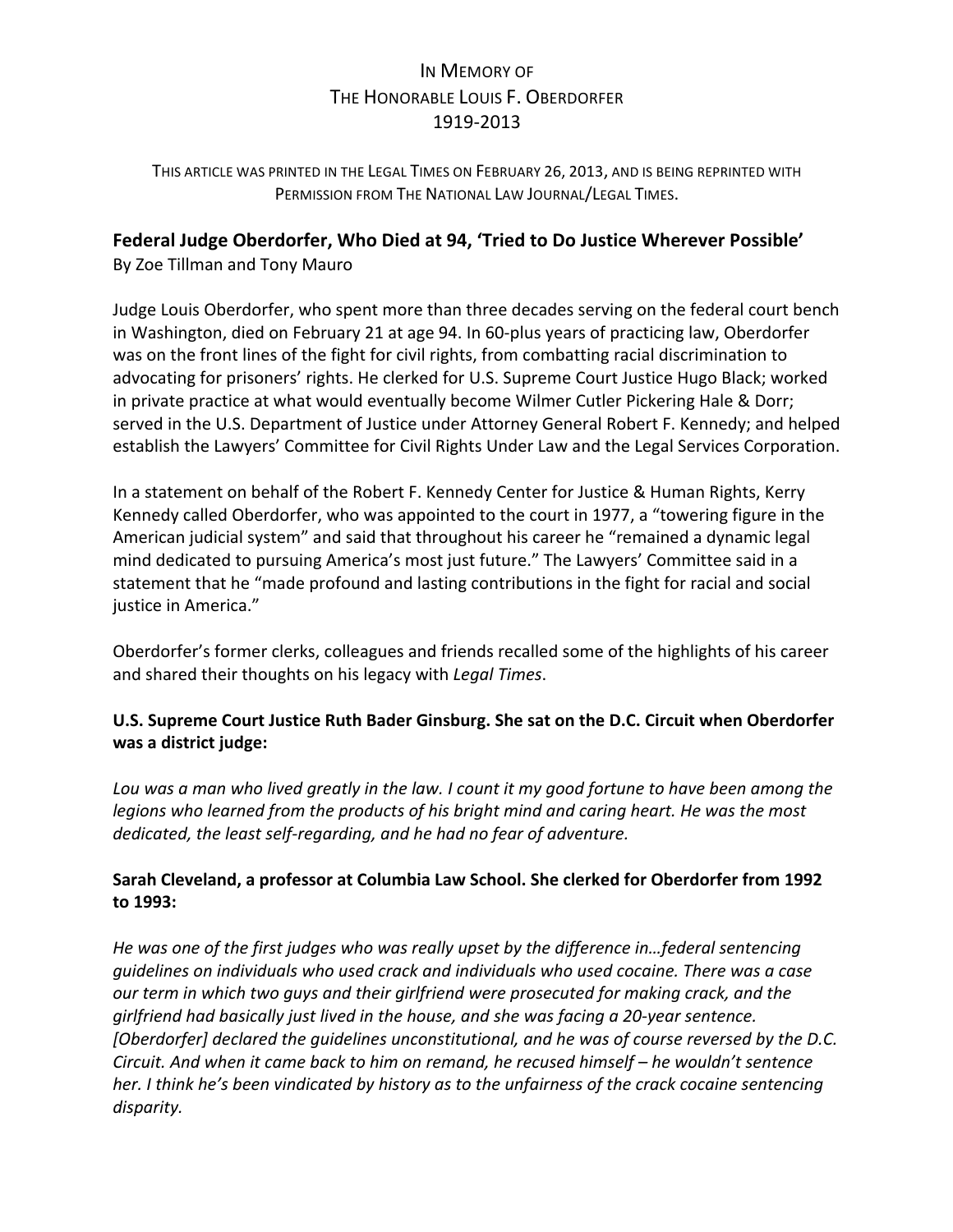# Retired U.S. District Judge James Robertson worked with Oberdorfer at Wilmer and through the Lawyers' Committee, and served with him on the bench:

He and I arrived at the firm of Wilmer at about the same time. I was fresh out of law school and *he* was just returning to the firm from the Kennedy Justice Department. That was in the summer of 1965. It was quite an education. Judge Oberdorfer kept asking me questions I didn't know *how to answer. And that was his way of getting help and information from people who are* working for him. Most people would call it demanding, but he never pushed, he never scolded, *he never demanded, he just asked questions. And after a while you learned that you had to get* out there and get ahead of him and find out what the answers to the questions were. That was *guite an education for me.* 

In the last 10 or 15 years of his active life on the bench, he was quite a welcome guest judge in courts of appeals all over the country. He had a national reputation. Judges from all over the *country* wanted him to come and sit with him. You don't just say, I want to go sit with the Fifth *Circuit, you go by invitation. And there are a few judges who do it, and who are sought after and* welcomed, and he was one of them. He was held in great respect all over the country.

#### Judge David Tatel of the U.S. Court of Appeals for the D.C. Circuit. Tatel was connected to **Oberdorfer through his work at the Chicago Lawyers' Committee for Civil Rights Under Law,** and also worked with him to set up the Legal Services Corporation:

*He came to Chicago [in 1969] to get the leaders of the Chicago bar to establish a Chicago lawyers'* committee. I was practicing law in Chicago at the time. My immediate reaction was *that this is a very extraordinary lawyer. Here he is, a major partner in a major law firm, and he's* devoting his energies and all of his personal contacts to creating an organization through which *lawyers can focus their pro bono activities. I knew he had been an assistant attorney general, I knew about all of his accomplishments. I thought to myself right away, what a wonderful role model for a young lawyer.*

He was inspirational, not because of what he said, but because of what he did. The way in which *he* practiced law was particularly inspirational to my whole generation. There are lots of people *my* age who, I can assure you, will tell you they were influenced in the way they shaped their career and their understanding of their professional responsibility.

#### Michael Levy, a partner at Bingham McCutchen. He clerked for Oberdorfer from 1988 to **1989:**

Spending a year with such a smart, kind, passionate believer in the law and the law's role in society is something that sticks with you for the rest of your career.

He was perhaps the best storyteller I've ever encountered. He had a plethora of inevitably entertaining, fascinating stories. Part of it is just recognizing this is a man who was best friends with Byron White, worked for Robert Kennedy at the Justice Department, and clerked for Hugo Black. He had an incredible array of experiences and inevitably would tell stories that would *leave your jaw on the ground when you realized what he'd been able to witness and accomplish* in his life, but they always seemed to be injected with humor and modesty.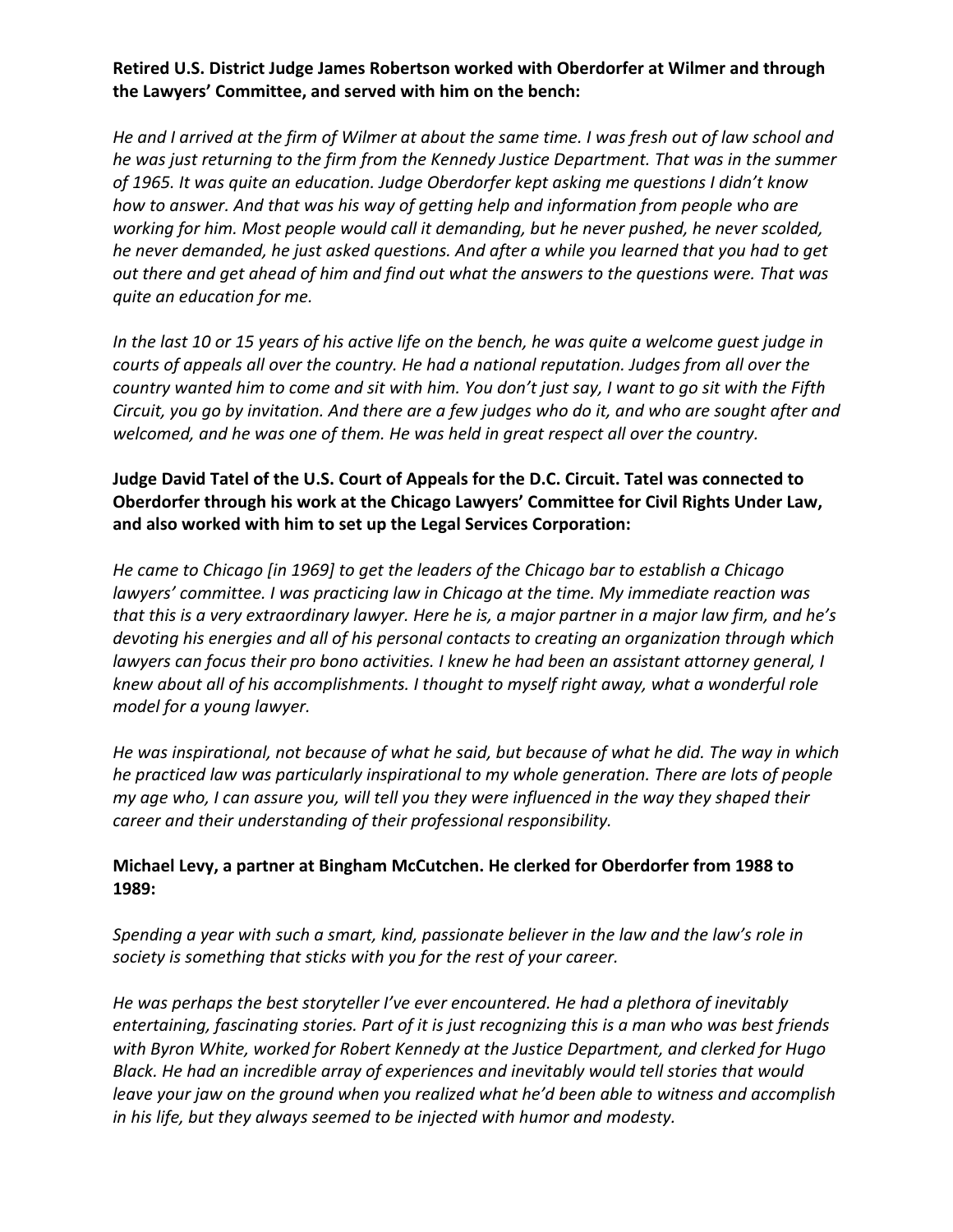#### Judge Paul Friedman of the U.S. District Court for the District of Columbia. He appeared **before Oberdorfer when he was an attorney and served with him on the bench:**

*Judges are constrained in what we can do because we're supposed to follow the law, but there* are a lot of gray areas in the law. When [Oberdorfer] saw the gray areas and when he saw *injustices being done, he would try to do the just thing, and/or to force people before him to do* the right thing. He viewed his role, I think, as trying to do justice wherever possible.

[During a birthday party for Judge William Bryant], Judge Oberdorfer said that there were two *people in his life whom he knew who really understood the Constitution as it applied to real people* in the real world and interpreted it in that context, and that was Justice [Hugo] Black and *Judge Bryant. And I think I would add Judge Oberdorfer as someone who really saw the Constitution in that light and tried to do his very best to see how judicial decisions would affect* real people and to do what he could to do justice.

# Judge Ellen Segal Huvelle of the U.S. District Court for the District of Columbia. She served **with Oberdorfer on the bench:**

He believed, as many of us do, in being fair and reasonable, and he cared dearly about people who were not likely to have equal access to the courts because they were less wealthy. I know when I was in private practice he called somebody at my law firm and said, can somebody come down to take a case. The lawyer said, if Judge Oberdorfer calls, we go. And I understand that *now in hindsight.* He was such a wise man.

Ronald Goldfarb, a lawyer in Alexandria, Virginia, and a former Justice Department official under Attorney General Robert F. Kennedy. He wrote a book about the Kennedy Justice **Department in 1995:** 

*One of Robert F. Kennedy's wise moves when he became Attorney General was bringing in* department heads who were men of quiet but respected accomplishments, and following their suggestions and allowing them to set policies. John Douglas, Burke Marshall, Archibald Cox were examples, as was Lou Oberdorfer. Quiet, non-political, with expertise in their fields, these *men set the tone and quality at Justice. Wise leaders know how to choose lieutenants, and this is what RFK did.*

*When* an organized crime case had tax implications, as they often did, Lou had to sign off on our actions, always caring about "the symmetry of the revenue policies" our cases impacted on. *That* was the case right up to the morning of the assassination when we debated a prosecution I proposed concerning a major mob figure. The Criminal Division signed off on my proposal; Lou *voiced concerns about the tax law implications, and we broke for lunch so RFK could consider the debate.* Needless to say, we never got back to that meeting.

# David Hayes, deputy secretary of the U.S. Department of the Interior. He clerked for **Oberdorfer from 1978 to 1979:**

He's an amazing man, a wonderful mentor. He had clerked for Justice [Hugo] Black and valued the relationship between judge and clerk and demonstrated that every day with all of us. He was a tremendous mentor and exemplified a commitment to public service.